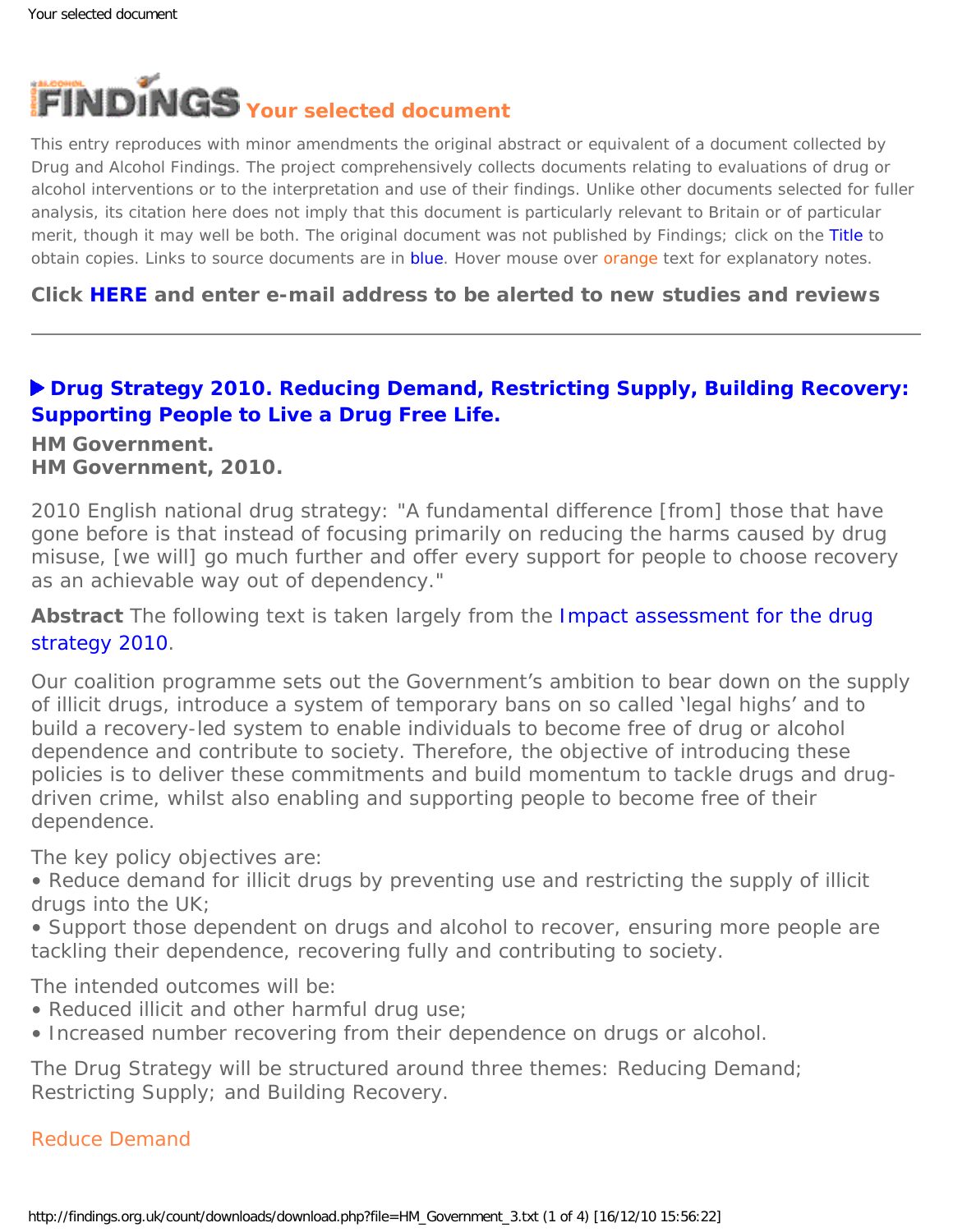#### Your selected document

*Creating an environment where the vast majority of people who have never taken drugs continue to resist any pressures to do so, and making it easier for those who do to stop.*

• Families will be supported to give their children the best possible start in life.

• Family Nurse Partnerships will develop the parental capacity of mothers and fathers within potentially vulnerable families.

• A national campaign will focus on helping to turn around the lives of those families with the most complex needs. This will be supported by establishing Community Budgets for 16 local areas from April 2011.

• We will make sure school staff have the information, advice and the power to:

– provide accurate information on drugs and alcohol through drug education and targeted information via the FRANK service;

– tackle problem behaviour in schools, with wider powers of search and confiscation. We will make it easier for heads to take action against pupils who are found to be dealing drugs in school;

– work with local voluntary organisations, the police and others to prevent drug or alcohol misuse.

• All young people should be able to remain in education or training until the age of 18. As part of raising the participation age we will ensure financial support is available to the most disadvantaged young people, giving them the best start to adulthood and preparing them for employment or higher education.

• We will simplify funding to local authorities, including the creation of a single Early Intervention Grant, worth £2 billion by 2014–15.

• New funding arrangements for youth justice services will incentivise local authorities to find innovative ways to reduce the number of young people who commit crime, including tackling drug or alcohol misuse where this is part of the reason for their offending.

• Young people whose drug or alcohol misuse has already started to cause harm, or who are at risk of becoming dependent, will have rapid access to specialist support that tackles their drug and alcohol misuse alongside any wider issues they face.

# Restrict Supply

We must make the UK an unattractive destination for drug traffickers by attacking their *profits and driving up their risks.*

• The introduction of Police and Crime Commissioners (PCCs).

- The formation of new National Crime Agency (NCA).
- We will strengthen coordination between police and local partners.

• Integrated Offender Management (IOM) will reach out beyond traditional partners to other voluntary and private sector providers and engage the public in creating and delivering solutions.

• We will explore the potential of new technologies to disrupt drugs from entering and being traded within prisons.

• We will share intelligence across police forces, National Crime Agency, UK Border Agency and others to increase our understanding.

• Reduce the risk of harm from new psychoactive substances, so called 'legal highs', by introducing a system of temporary bans while the health issues are considered by independent experts.

• We will establish an effective forensic early warning system.

• We will introduce technology at the borders to assist with the identification of new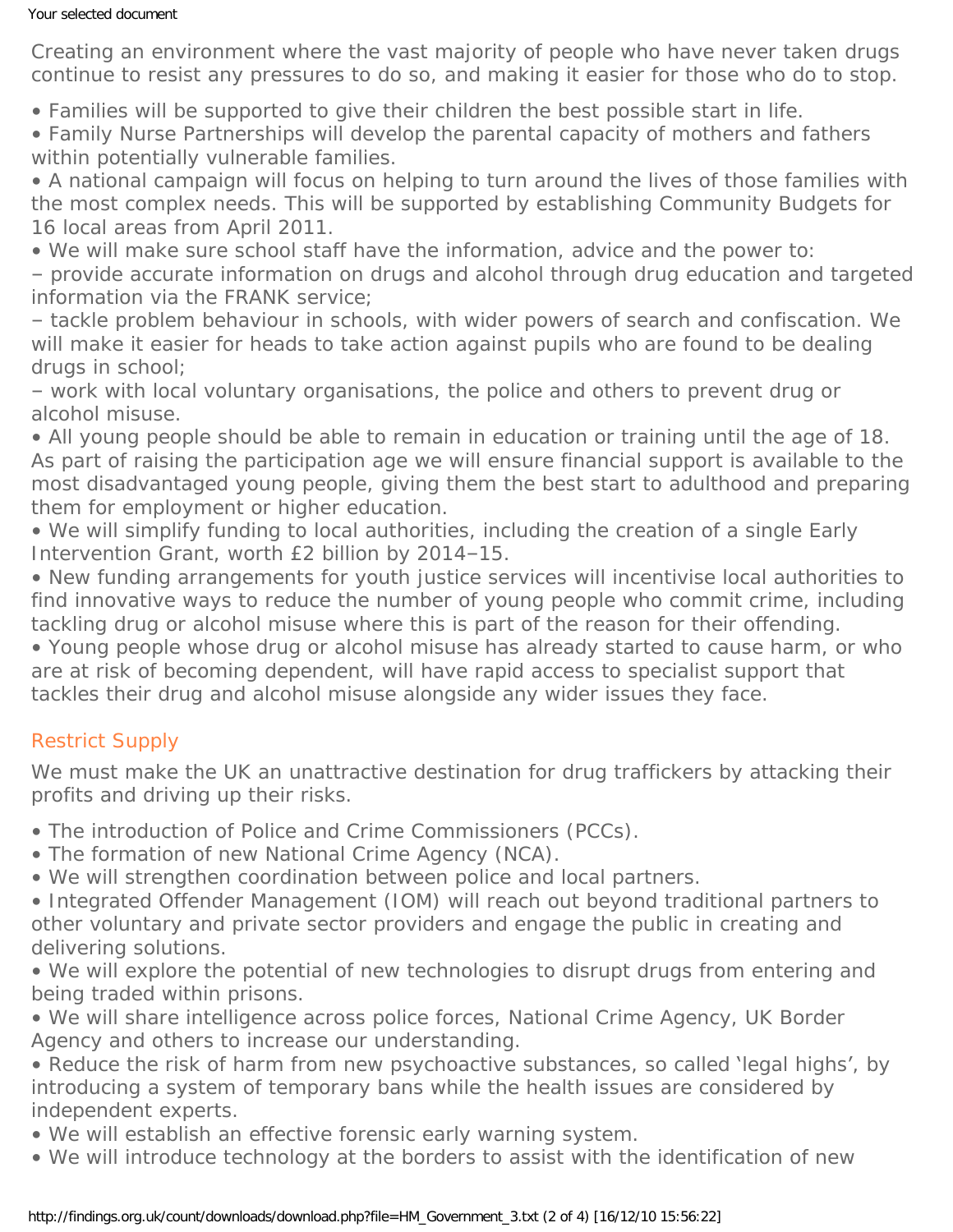#### Your selected document

drugs.

• Work with UK based internet providers to ensure they comply with the letter and spirit of UK law.

• We want to ramp up the use of money laundering prosecutions, and increasingly disrupt criminal finances through criminal and civil recovery and asset denial.

• We will develop a comprehensive approach to tackle the trade in drug precursors (chemicals frequently used in or for the illicit production of drugs) and cutting agents, working with production countries, the legitimate trade and international partners.

• We will continue to implement and regulate a national system of domestic control through the operation of an effective licensing and compliance regime.

## Recovery

For those who are dependent on drugs and alcohol, we will build on the huge investment *in treatment to ensure more people are tackling their dependency and recovering fully.*

• We will increase the focus within treatment on recovery, with the overarching aim of increasing numbers recovering from their dependence.

• We will continue to provide training for Jobcentre Plus advisers to give them the skills to recognise drug and alcohol dependence, and know where to refer people for assessment. Jobcentre Plus will also continue to work in close partnership with drug and alcohol services at a local level, and will offer face to face support, advice and guidance on benefits and employment, through outreach where practical and appropriate, to service users and the drug and alcohol professionals who support them.

• We will introduce six pilots to explore how payment by results can work for drugs recovery for adults, which will also provide evidence on affordability and value for money as part of the evaluation of these pilots.

- We will also support communities to build networks of 'recovery champions'.
- Development of a benefit system that promotes engagement with recovery services.
- We will explore building appropriate incentives into the universal credit system to encourage treatment take-up.
- Employment support will be funded on an outcomes basis, using benefit savings freed up when people engage with recovery services move into employment or full-time education.

Last revised 16 December 2010

▶ [Comment on this entry](mailto:editor@findings.org.uk?Subject=Findings%20entry:%20Drug%20Strategy%202010.%20Reducing%20Demand,%20Restricting%20Supply,%20Building%20Recovery:%20Supporting%20People%20to%20Live%20a%20Drug%20Free%20Life)•▶ [Give us your feedback on the site \(one-minute survey\)](http://www.surveymonkey.com/s/C2PX7D5)

Unable to obtain the document from the suggested source? Here's an [alternative](http://www.homeoffice.gov.uk/publications/drugs/drug-strategy/drug-strategy-2010?view=Binary).

# **Top 10 most closely related documents on this site. For more try a [subject](https://findings.org.uk/topic_search.htm) or [free text](https://findings.org.uk/free_search.htm) search**

[Refocusing drug-related law enforcement to address harms](https://findings.org.uk/count/downloads/download.php?file=UKDPC_3.txt) REVIEW 2009

[Motivational arm twisting: contradiction in terms?](https://findings.org.uk/count/downloads/download.php?file=Ashton_M_34.pdf) THEMATIC REVIEW 2006

[Drug testing in schools evidence, impacts and alternatives](https://findings.org.uk/count/downloads/download.php?file=Roche_AM_5.txt) REVIEW 2008

[Clash of philosophies impedes work with young drug using offenders](https://findings.org.uk/count/downloads/download.php?file=nug_3_11.pdf) NUGGET 2000

[Multidimensional Family Therapy for young adolescent substance abuse: twelve-month outcomes of a](https://findings.org.uk/count/downloads/download.php?file=Liddle_HA_6.txt)